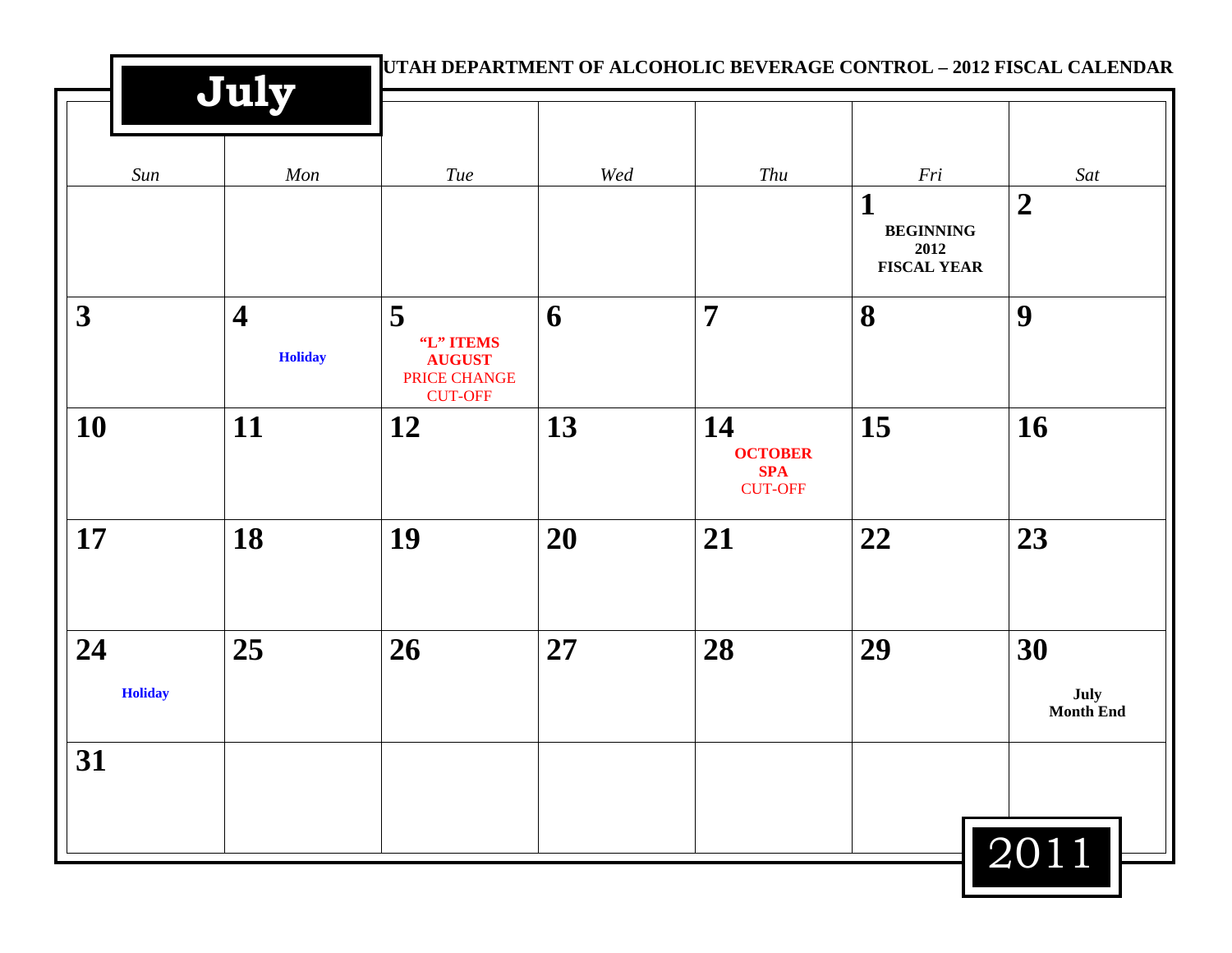| Sun | Mon         | Tue                                                                         | Wed | Thu                                                                                             | Fri | Sat  |
|-----|-------------|-----------------------------------------------------------------------------|-----|-------------------------------------------------------------------------------------------------|-----|------|
|     | $\mathbf 1$ | $\overline{2}$                                                              | 3   | $\overline{\mathbf{4}}$                                                                         | 5   | 6    |
| 7   | 8           | 9<br>"L" ITEMS<br><b>SEPTEMBER</b><br><b>PRICE CHANGE</b><br><b>CUT-OFF</b> | 10  | 11                                                                                              | 12  | 13   |
| 14  | 15          | 16                                                                          | 17  | 18<br>"GENERAL"<br><b>ITEMS</b><br><b>NOVEMBER</b><br>PRICE CHANGE<br>$&$ SPA<br><b>CUT-OFF</b> | 19  | 20   |
| 21  | 22          | 23                                                                          | 24  | 25                                                                                              | 26  | 27   |
| 28  | 29          | 30                                                                          | 31  |                                                                                                 |     |      |
|     |             |                                                                             |     |                                                                                                 |     | 2011 |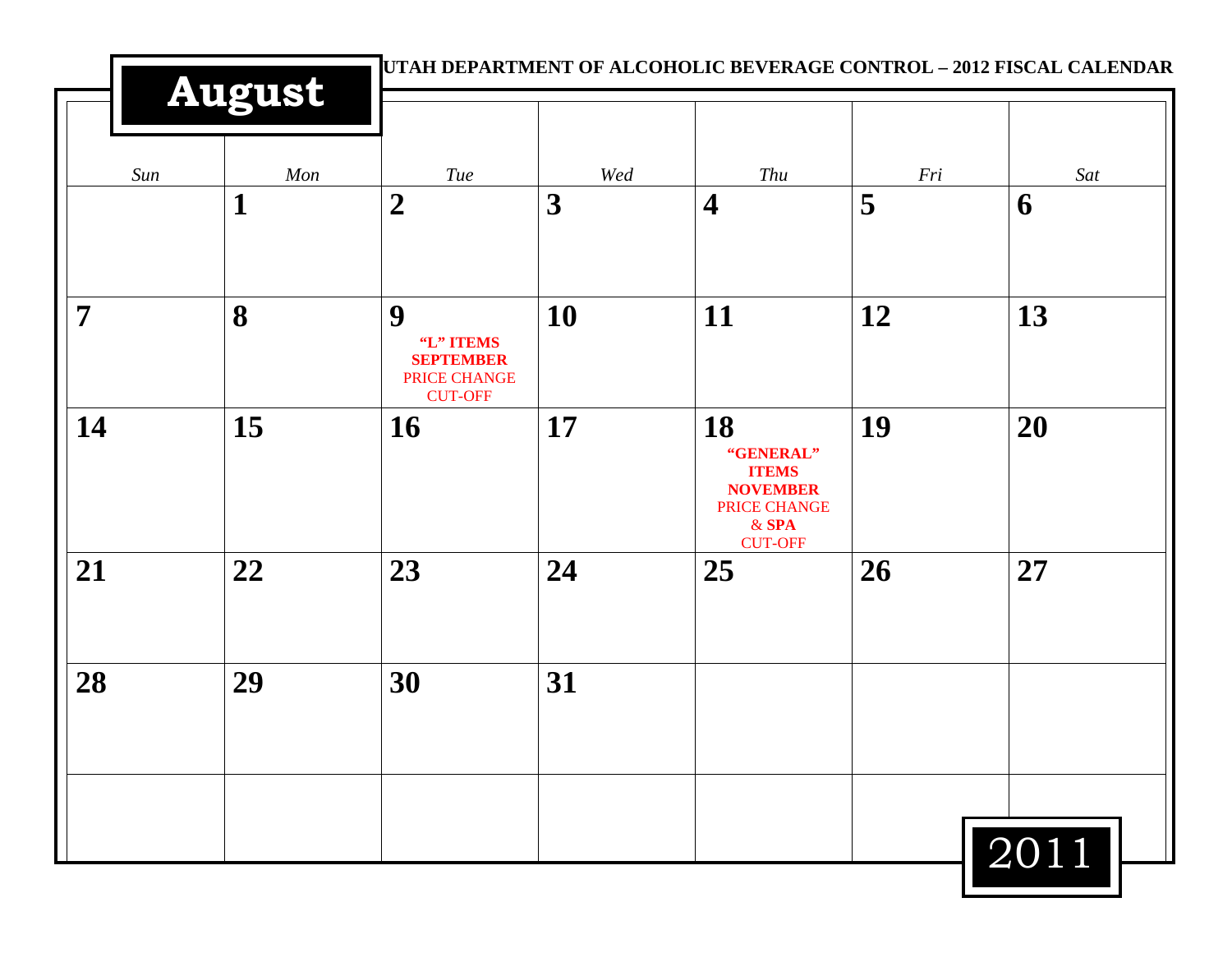|                         | September           |                                                                    |                | UTAH DEPARTMENT OF ALCOHOLIC BEVERAGE CONTROL - 2012 FISCAL CALENDAR |                       |                                               |
|-------------------------|---------------------|--------------------------------------------------------------------|----------------|----------------------------------------------------------------------|-----------------------|-----------------------------------------------|
| Sun                     | Mon                 | Tue                                                                | Wed            | Thu<br>$\mathbf 1$                                                   | Fri<br>$\overline{2}$ | Sat<br>3<br><b>August</b><br><b>Month End</b> |
| $\overline{\mathbf{4}}$ | 5<br><b>Holiday</b> | 6<br>"L" ITEMS<br><b>OCTOBER</b><br>PRICE CHANGE<br><b>CUT-OFF</b> | $\overline{7}$ | 8                                                                    | 9                     | 10                                            |
| 11                      | 12                  | 13                                                                 | 14             | 15<br><b>DECEMBER</b><br><b>SPA</b><br><b>CUT-OFF</b>                | <b>16</b>             | 17                                            |
| 18                      | 19                  | 20                                                                 | 21             | 22                                                                   | 23                    | 24                                            |
| 25                      | 26                  | 27                                                                 | 28             | 29                                                                   | 30                    |                                               |
|                         |                     |                                                                    |                |                                                                      |                       |                                               |
|                         |                     |                                                                    |                |                                                                      |                       | 2011                                          |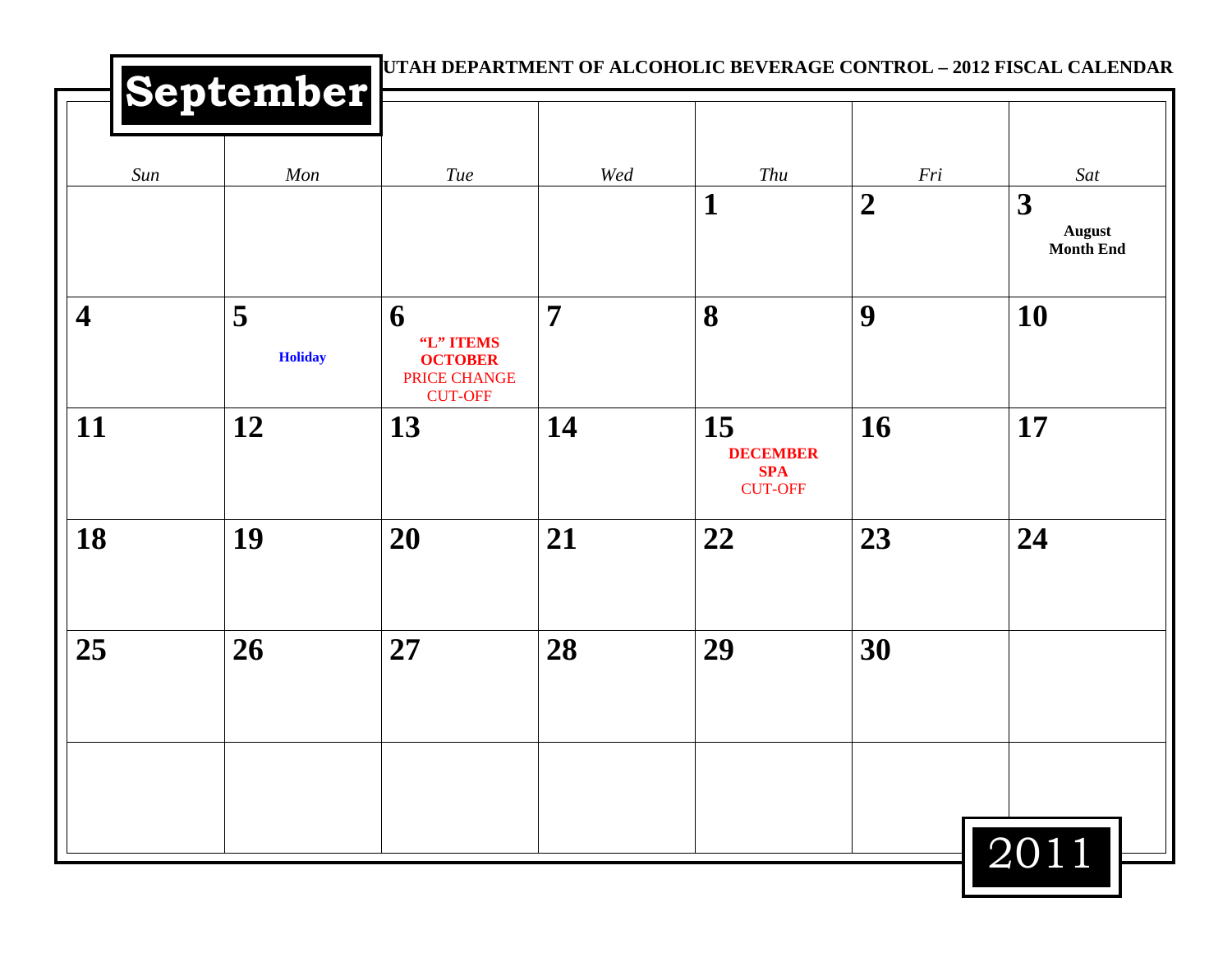|                | October   | UTAH DEPARTMENT OF ALCOHOLIC BEVERAGE CONTROL - 2012 FISCAL CALENDAR                      |     |                                                      |                |                                                      |
|----------------|-----------|-------------------------------------------------------------------------------------------|-----|------------------------------------------------------|----------------|------------------------------------------------------|
| Sun            | Mon       | Tue                                                                                       | Wed | Thu                                                  | Fri            | Sat<br>$\mathbf{1}$<br>September<br><b>Month End</b> |
| $\overline{2}$ | 3         | $\overline{\mathbf{4}}$<br>"L" ITEMS<br><b>NOVEMBER</b><br>PRICE CHANGE<br><b>CUT-OFF</b> | 5   | 6                                                    | $\overline{7}$ | 8                                                    |
| 9              | <b>10</b> | <b>11</b>                                                                                 | 12  | 13<br><b>JANUARY</b><br><b>SPA</b><br><b>CUT-OFF</b> | 14             | 15                                                   |
| 16             | 17        | 18                                                                                        | 19  | 20                                                   | 21             | 22                                                   |
| 23             | 24        | 25                                                                                        | 26  | 27                                                   | 28             | 29<br><b>October</b><br><b>Month End</b>             |
| 30             | 31        |                                                                                           |     |                                                      |                | $\overline{2011}$                                    |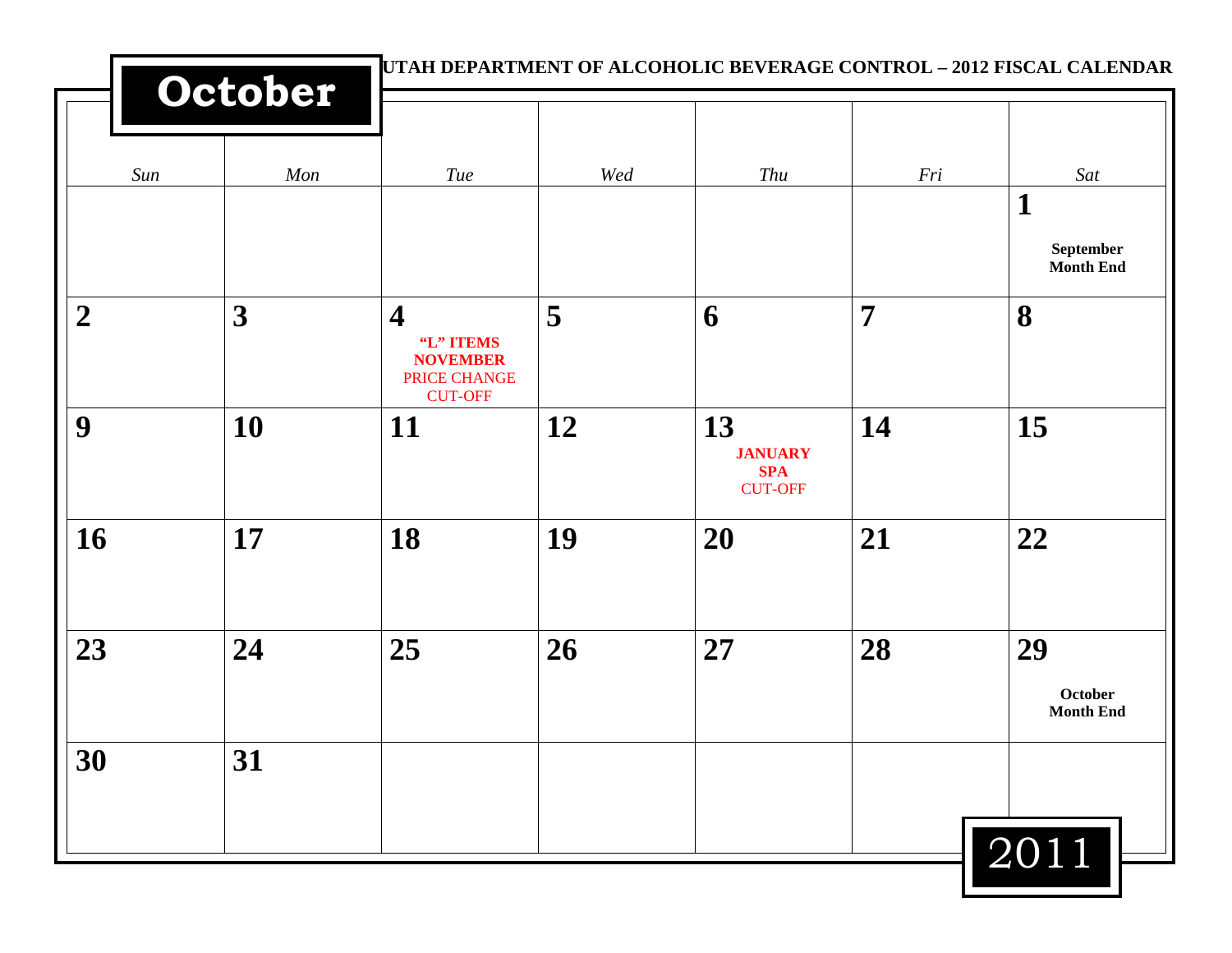|     | November       |                                                                            |                | UTAH DEPARTMENT OF ALCOHOLIC BEVERAGE CONTROL - 2012 FISCAL CALENDAR                            |                         |                                           |
|-----|----------------|----------------------------------------------------------------------------|----------------|-------------------------------------------------------------------------------------------------|-------------------------|-------------------------------------------|
| Sun | Mon            | Tue                                                                        | Wed            | Thu                                                                                             | Fri                     | Sat                                       |
|     |                | 1<br>"L" ITEMS<br><b>DECEMBER</b><br><b>PRICE CHANGE</b><br><b>CUT-OFF</b> | $\overline{2}$ | 3                                                                                               | $\overline{\mathbf{4}}$ | 5                                         |
| 6   | $\overline{7}$ | 8                                                                          | 9              | 10<br>"GENERAL"<br><b>ITEMS</b><br><b>FEBRUARY</b><br>PRICE CHANGE<br>$&$ SPA<br><b>CUT-OFF</b> | 11<br><b>Holiday</b>    | 12                                        |
| 13  | 14             | 15                                                                         | 16             | 17                                                                                              | 18                      | 19                                        |
| 20  | 21             | 22                                                                         | 23             | 24<br><b>Holiday</b>                                                                            | 25                      | 26<br><b>November</b><br><b>Month End</b> |
| 27  | 28             | 29                                                                         | 30             |                                                                                                 |                         |                                           |
|     |                |                                                                            |                |                                                                                                 |                         | 2011                                      |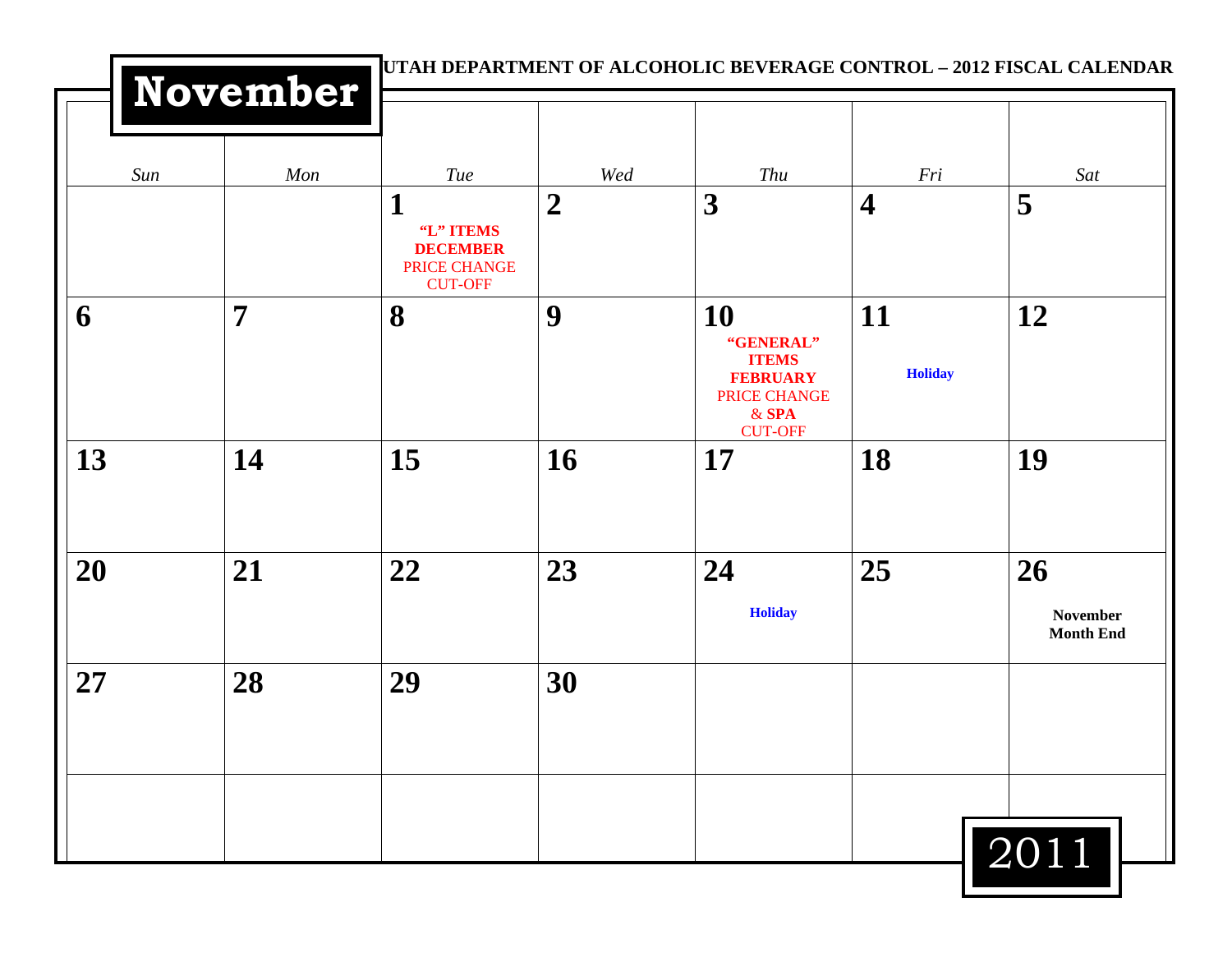|                         | December |                                                                    |                |                                                    |                  | UTAH DEPARTMENT OF ALCOHOLIC BEVERAGE CONTROL - 2012 FISCAL CALENDAR |
|-------------------------|----------|--------------------------------------------------------------------|----------------|----------------------------------------------------|------------------|----------------------------------------------------------------------|
| Sun                     | Mon      | Tue                                                                | Wed            | Thu                                                | Fri              | Sat                                                                  |
|                         |          |                                                                    |                | $\mathbf 1$                                        | $\boldsymbol{2}$ | 3                                                                    |
| $\overline{\mathbf{4}}$ | 5        | 6<br>"L" ITEMS<br><b>JANUARY</b><br>PRICE CHANGE<br><b>CUT-OFF</b> | $\overline{7}$ | 8                                                  | 9                | 10                                                                   |
| 11                      | 12       | 13                                                                 | 14             | 15<br><b>MARCH</b><br><b>SPA</b><br><b>CUT-OFF</b> | 16               | 17                                                                   |
| 18                      | 19       | 20                                                                 | 21             | 22                                                 | 23               | 24                                                                   |
| 25<br><b>Holiday</b>    | 26       | 27                                                                 | 28             | 29                                                 | 30               | 31<br><b>December</b><br><b>Month End</b>                            |
|                         |          |                                                                    |                |                                                    |                  | 2011                                                                 |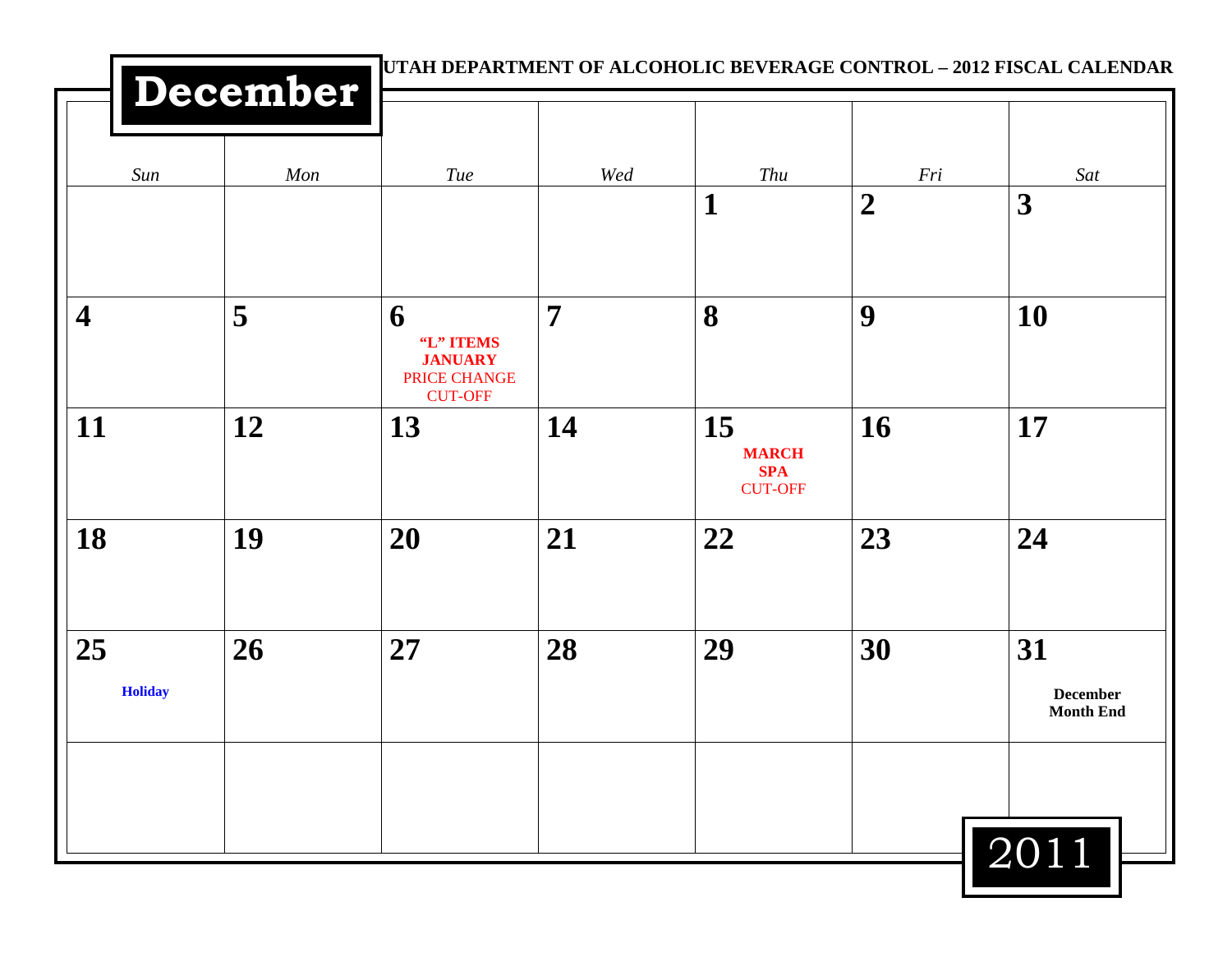|                                | January              |                                                                     |                         |                                                    |     | UTAH DEPARTMENT OF ALCOHOLIC BEVERAGE CONTROL - 2012 FISCAL CALENDAR |  |
|--------------------------------|----------------------|---------------------------------------------------------------------|-------------------------|----------------------------------------------------|-----|----------------------------------------------------------------------|--|
| Sun                            | Mon                  | Tue                                                                 | Wed                     | Thu                                                | Fri | Sat                                                                  |  |
| $\mathbf{1}$<br><b>Holiday</b> | $\boldsymbol{2}$     | 3<br>"L" ITEMS<br><b>FEBRUARY</b><br>PRICE CHANGE<br><b>CUT-OFF</b> | $\overline{\mathbf{4}}$ | 5                                                  | 6   | $\overline{7}$                                                       |  |
| 8                              | 9                    | 10                                                                  | 11                      | 12<br><b>APRIL</b><br><b>SPA</b><br><b>CUT-OFF</b> | 13  | 14                                                                   |  |
| 15                             | 16<br><b>Holiday</b> | 17                                                                  | 18                      | 19                                                 | 20  | 21                                                                   |  |
| 22                             | 23                   | 24                                                                  | 25                      | 26                                                 | 27  | 28<br><b>January</b><br><b>Month End</b>                             |  |
| 29                             | 30                   | 31<br>"L" ITEMS<br><b>MARCH</b><br>PRICE CHANGE<br><b>CUT-OFF</b>   |                         |                                                    |     |                                                                      |  |
|                                |                      |                                                                     |                         |                                                    |     | $\boxed{2012}$                                                       |  |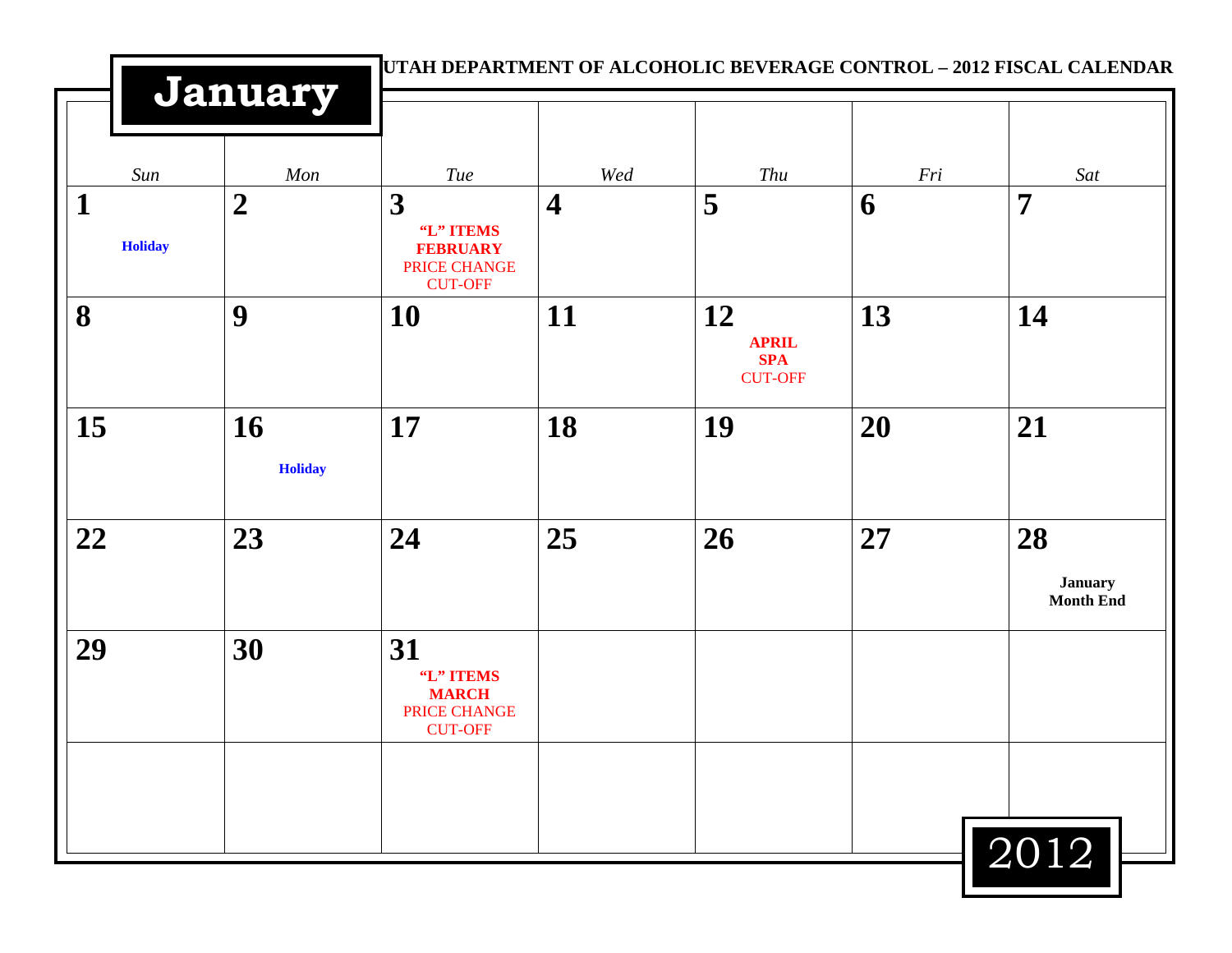|     | February             | UTAH DEPARTMENT OF ALCOHOLIC BEVERAGE CONTROL - 2012 FISCAL CALENDAR |     |                                                                         |     |                                    |
|-----|----------------------|----------------------------------------------------------------------|-----|-------------------------------------------------------------------------|-----|------------------------------------|
| Sun | Mon                  | Tue                                                                  | Wed | Thu                                                                     | Fri | Sat                                |
|     |                      |                                                                      | 1   | $\boldsymbol{2}$                                                        | 3   | $\overline{\mathbf{4}}$            |
| 5   | 6                    | $\overline{7}$                                                       | 8   | 9<br>"GENERAL"<br><b>ITEMS</b><br><b>MAY</b><br>PRICE CHANGE<br>$&$ SPA | 10  | 11                                 |
| 12  | 13                   | 14                                                                   | 15  | <b>CUT-OFF</b><br>16                                                    | 17  | 18                                 |
| 19  | 20<br><b>Holiday</b> | 21                                                                   | 22  | 23                                                                      | 24  | 25<br>February<br><b>Month End</b> |
| 26  | 27                   | 28                                                                   | 29  |                                                                         |     |                                    |
|     |                      |                                                                      |     |                                                                         |     | 2012                               |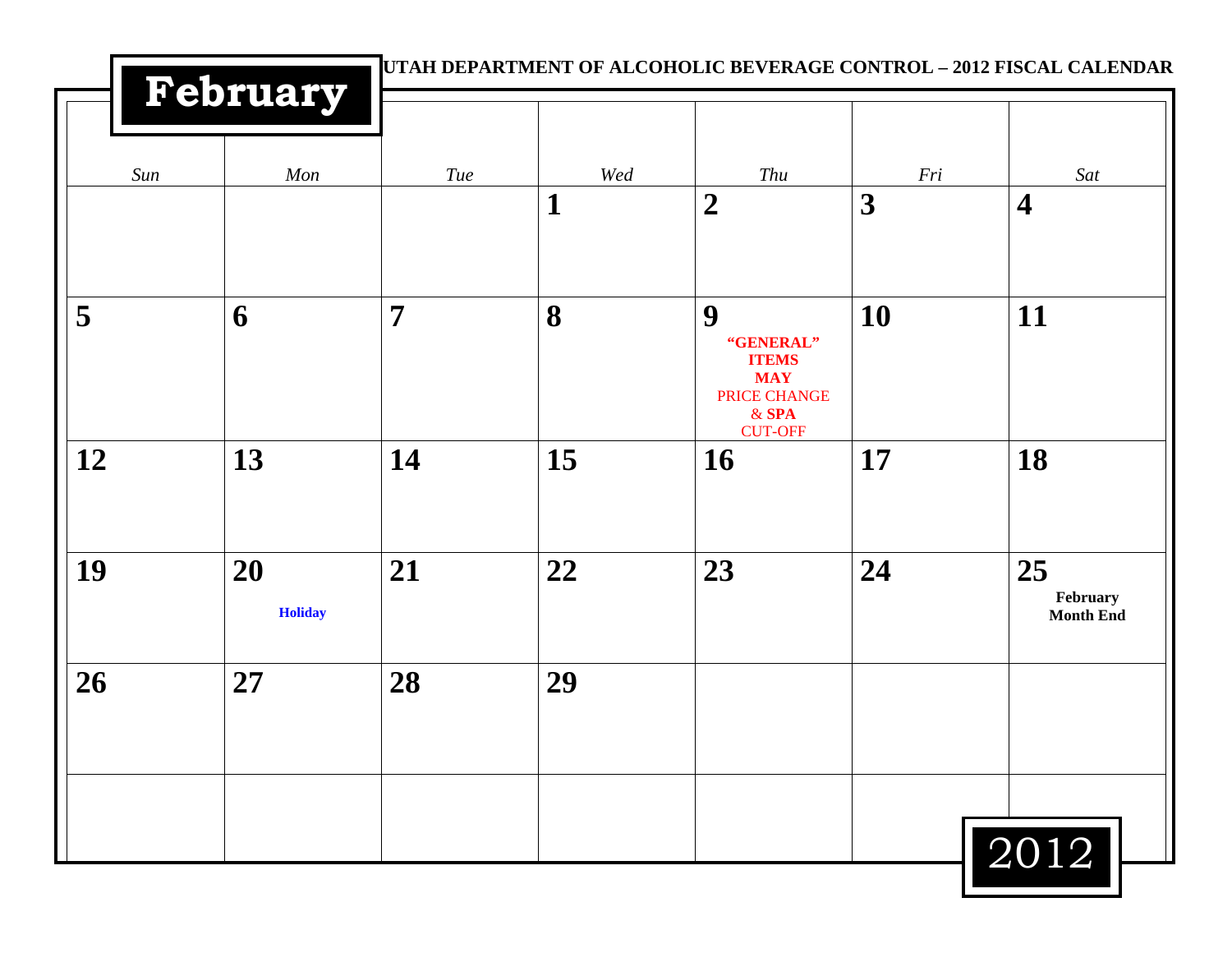|                         | <b>March</b> |                                                                  |                |                                                   | UTAH DEPARTMENT OF ALCOHOLIC BEVERAGE CONTROL - 2012 FISCAL CALENDAR |                                        |
|-------------------------|--------------|------------------------------------------------------------------|----------------|---------------------------------------------------|----------------------------------------------------------------------|----------------------------------------|
| Sun                     | Mon          | Tue                                                              | Wed            | Thu                                               | Fri                                                                  | Sat                                    |
|                         |              |                                                                  |                | 1                                                 | $\boldsymbol{2}$                                                     | 3                                      |
| $\overline{\mathbf{4}}$ | 5            | 6<br>"L" ITEMS<br><b>APRIL</b><br>PRICE CHANGE<br><b>CUT-OFF</b> | $\overline{7}$ | 8                                                 | 9                                                                    | 10                                     |
| 11                      | 12           | 13                                                               | 14             | 15<br><b>JUNE</b><br><b>SPA</b><br><b>CUT-OFF</b> | 16                                                                   | 17                                     |
| 18                      | 19           | 20                                                               | 21             | 22                                                | 23                                                                   | 24                                     |
| 25                      | 26           | 27                                                               | 28             | 29                                                | 30                                                                   | 31<br><b>March</b><br><b>Month End</b> |
|                         |              |                                                                  |                |                                                   |                                                                      | 2012                                   |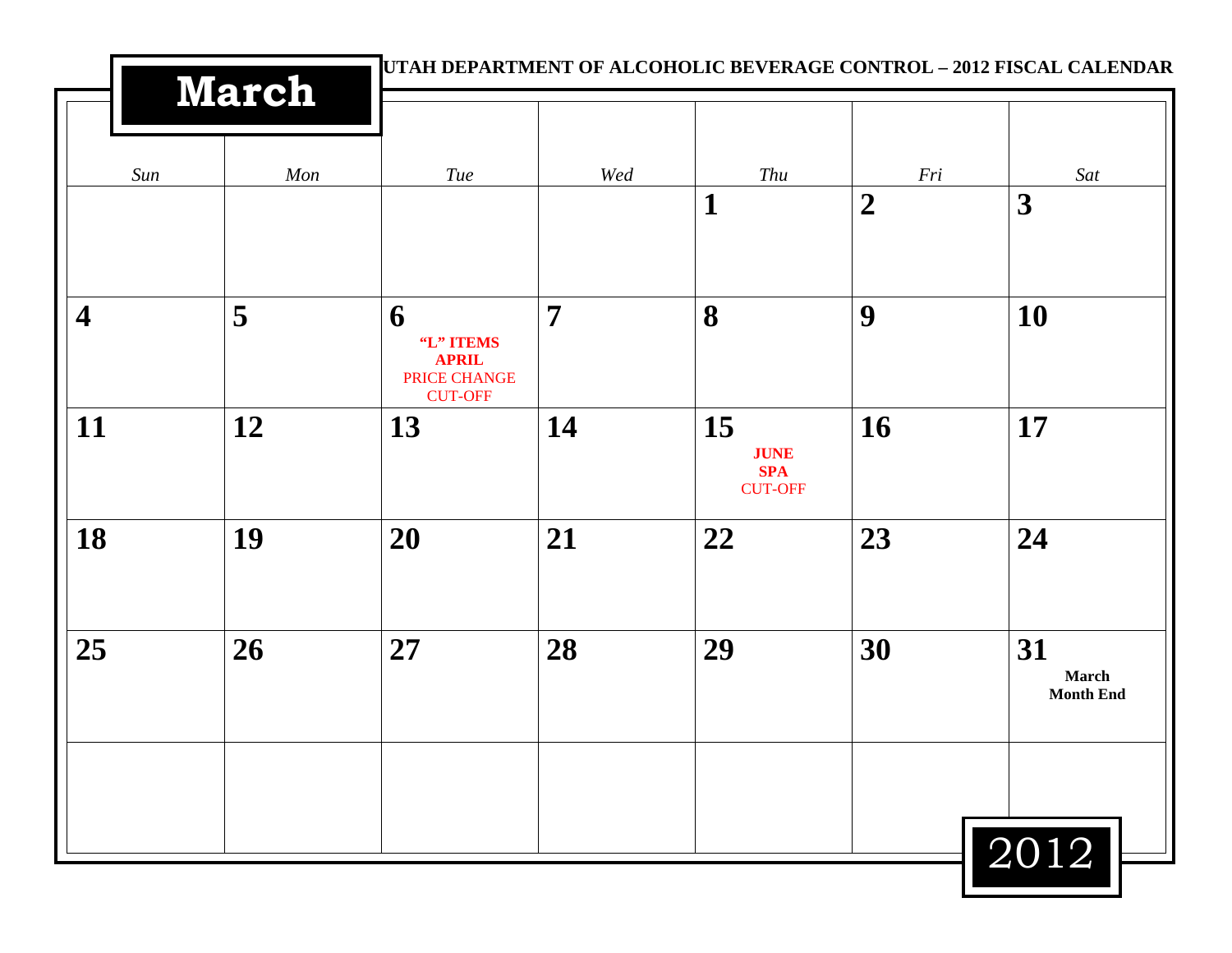|     | April            |                                                                |                         |                                                   | UTAH DEPARTMENT OF ALCOHOLIC BEVERAGE CONTROL - 2012 FISCAL CALENDAR |                          |
|-----|------------------|----------------------------------------------------------------|-------------------------|---------------------------------------------------|----------------------------------------------------------------------|--------------------------|
| Sun | Mon              | Tue                                                            | Wed                     | Thu                                               | Fri                                                                  | Sat                      |
| 1   | $\boldsymbol{2}$ | 3<br>"L" ITEMS<br><b>MAY</b><br>PRICE CHANGE<br><b>CUT-OFF</b> | $\overline{\mathbf{4}}$ | 5                                                 | 6                                                                    | $\overline{7}$           |
| 8   | 9                | 10                                                             | 11                      | 12<br><b>JULY</b><br><b>SPA</b><br><b>CUT-OFF</b> | 13                                                                   | 14                       |
| 15  | 16               | 17                                                             | 18                      | 19                                                | 20                                                                   | 21                       |
| 22  | 23               | 24                                                             | 25                      | 26                                                | 27                                                                   | 28<br>April<br>Month End |
| 29  | 30               |                                                                |                         |                                                   |                                                                      |                          |
|     |                  |                                                                |                         |                                                   |                                                                      |                          |
|     |                  |                                                                |                         |                                                   |                                                                      | 2012                     |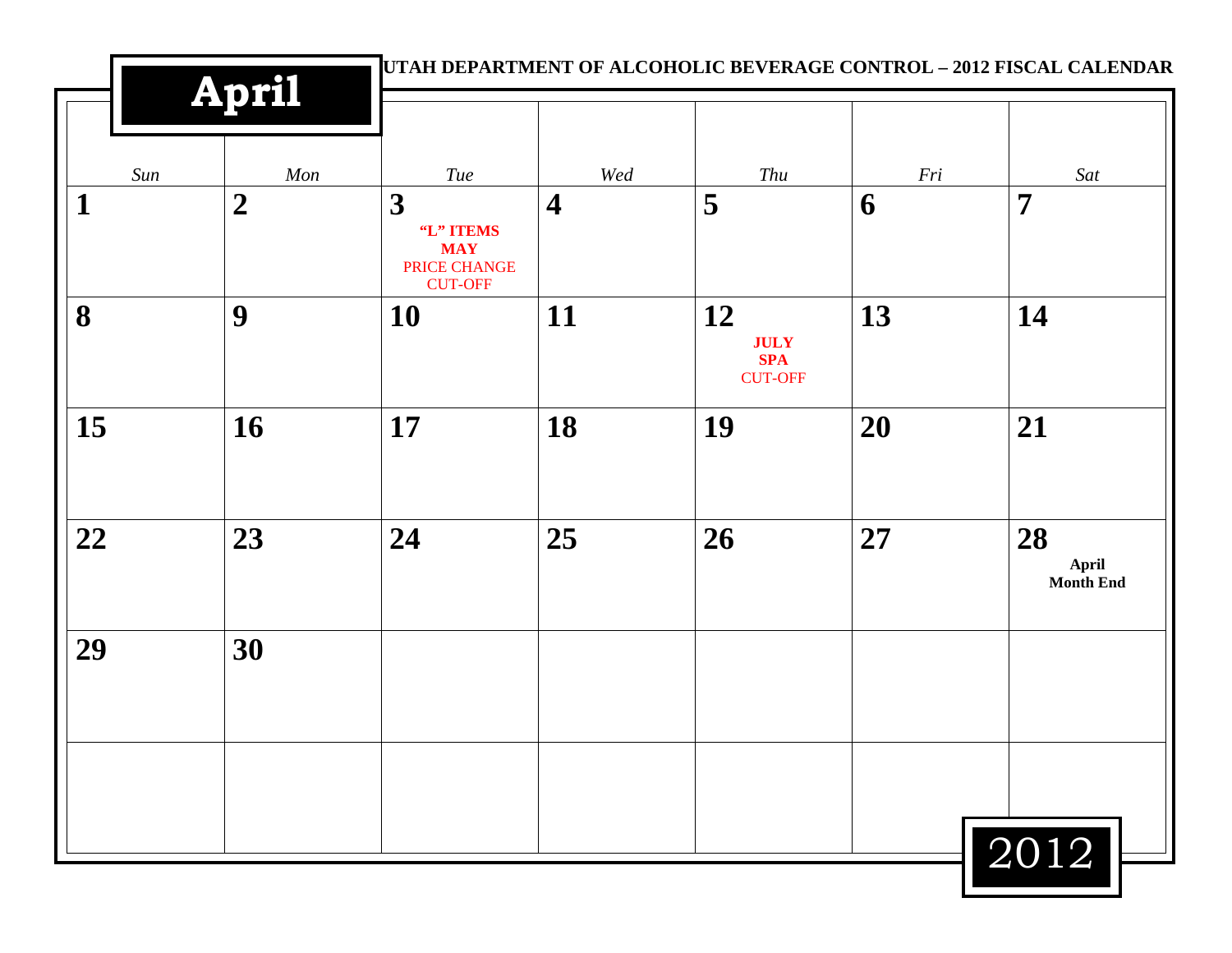|     | <b>May</b>           | UTAH DEPARTMENT OF ALCOHOLIC BEVERAGE CONTROL - 2012 FISCAL CALENDAR |                  |                                                                                                      |                         |      |  |
|-----|----------------------|----------------------------------------------------------------------|------------------|------------------------------------------------------------------------------------------------------|-------------------------|------|--|
| Sun | Mon                  | <b>Tue</b>                                                           | Wed              | Thu                                                                                                  | Fri                     | Sat  |  |
|     |                      | $\mathbf{1}$                                                         | $\boldsymbol{2}$ | $\boldsymbol{3}$                                                                                     | $\overline{\mathbf{4}}$ | 5    |  |
| 6   | $\overline{7}$       | 8<br>"L" ITEMS<br><b>JUNE</b><br>PRICE CHANGE<br><b>CUT-OFF</b>      | 9                | 10                                                                                                   | 11                      | 12   |  |
| 13  | 14                   | 15                                                                   | 16               | <b>17</b><br>"GENERAL"<br><b>ITEMS</b><br><b>AUGUST</b><br>PRICE CHANGE<br>$&$ SPA<br><b>CUT-OFF</b> | 18                      | 19   |  |
| 20  | 21                   | 22                                                                   | 23               | 24                                                                                                   | 25                      | 26   |  |
| 27  | 28<br><b>Holiday</b> | 29                                                                   | 30               | 31                                                                                                   |                         |      |  |
|     |                      |                                                                      |                  |                                                                                                      |                         | 2012 |  |